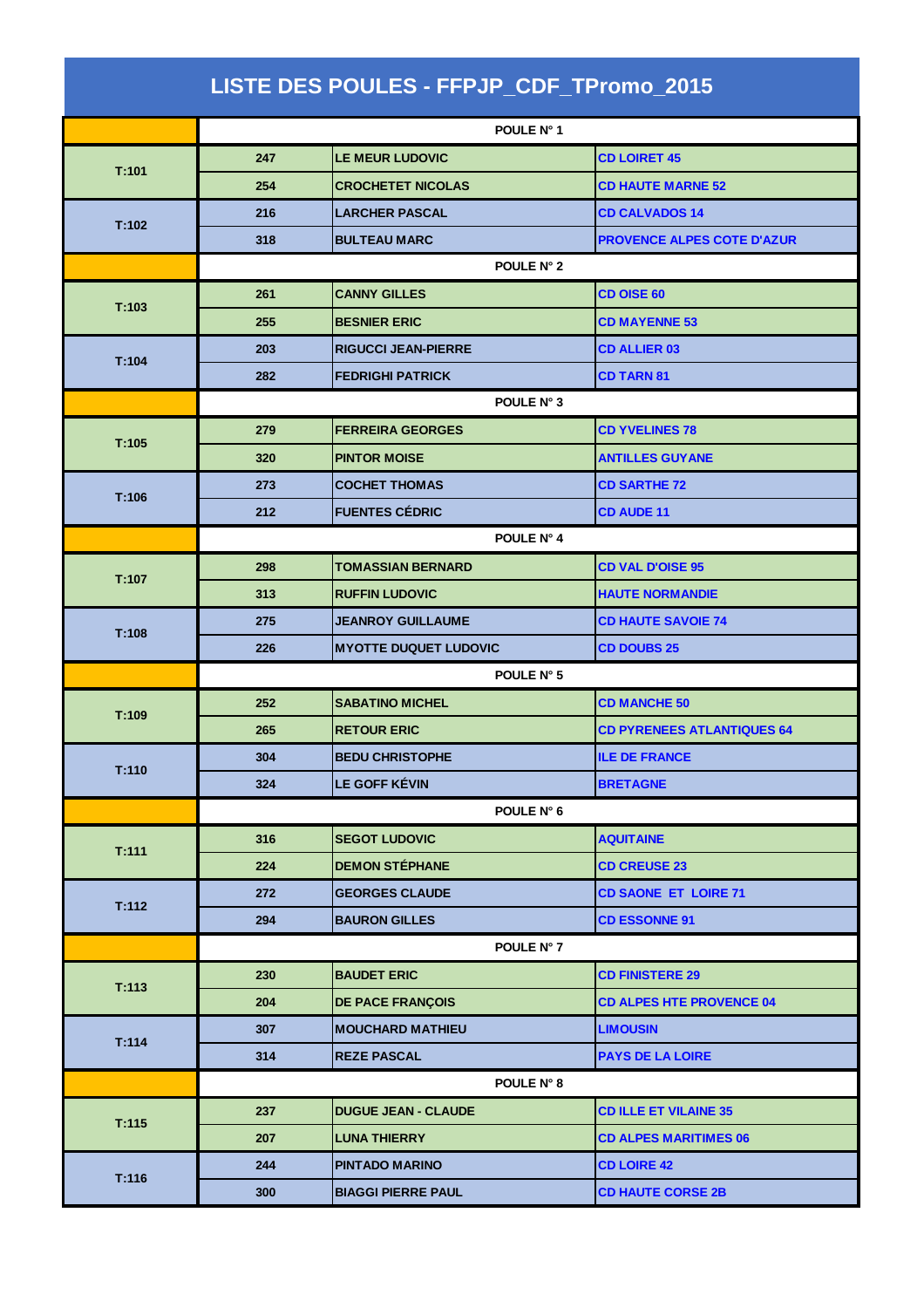| LISTE DES POULES - FFPJP_CDF_TPromo_2015 |             |                              |                               |  |  |  |
|------------------------------------------|-------------|------------------------------|-------------------------------|--|--|--|
|                                          | POULE N° 9  |                              |                               |  |  |  |
|                                          | 218         | <b>BOURDIER PHILIPPE</b>     | <b>CD CHARENTE 16</b>         |  |  |  |
| T:117                                    | 222         | <b>DELANNOY FRANCK</b>       | <b>CD COTE D'OR 21</b>        |  |  |  |
|                                          | 214         | <b>RE JEAN PAUL</b>          | <b>CD BOUCHES du RHONE 13</b> |  |  |  |
| T:118                                    | 208         | <b>DARD JEAN-LOUIS</b>       | <b>CD ARDECHE 07</b>          |  |  |  |
|                                          |             | POULE N° 10                  |                               |  |  |  |
| T:119                                    | 301         | <b>BILLE ROGER</b>           | <b>CD MARTINIQUE 972</b>      |  |  |  |
|                                          | 249         | <b>MOLINIER CYRIL</b>        | <b>CD LOT ET GARONNE 47</b>   |  |  |  |
|                                          | 223         | <b>BENOIT FRANCK</b>         | <b>CD COTES D'ARMOR 22</b>    |  |  |  |
| T:120                                    | 206         | <b>FERRAZZOLA FRANCK</b>     | <b>CD ALPES MARITIMES 06</b>  |  |  |  |
|                                          | POULE N° 11 |                              |                               |  |  |  |
|                                          | 236         | <b>DELIEUZE MARC</b>         | <b>CD HERAULT 34</b>          |  |  |  |
| T:121                                    | 327         | <b>MARIANI JEAN-FRANÇOIS</b> | <b>CORSE</b>                  |  |  |  |
| T:122                                    | 323         | <b>TARBES NICOLAS</b>        | <b>BOURGOGNE</b>              |  |  |  |
|                                          | 248         | DE ALMEIDA AMARAL PAUL       | <b>CD LOT 46</b>              |  |  |  |
|                                          | POULE N° 12 |                              |                               |  |  |  |
| T:123                                    | 228         | <b>OLIVIER YOAN</b>          | <b>CD EURE 27</b>             |  |  |  |
|                                          | 260         | <b>SANCHEZ DANIEL</b>        | <b>CD NIEVRE 58</b>           |  |  |  |
| T:124                                    | 201         | <b>WUNSCHELL STÉPHANE</b>    | <b>CD AIN 01</b>              |  |  |  |
|                                          | 232         | <b>BRUGUIER ALAIN</b>        | <b>CD GARD 30</b>             |  |  |  |
|                                          | POULE N° 13 |                              |                               |  |  |  |
| T:125                                    | 326         | <b>THIEBAUT LUC</b>          | <b>CHAMPAGNE ARDENNE</b>      |  |  |  |
|                                          | 325         | <b>GUIBERT FRANCK</b>        | <b>CENTRE</b>                 |  |  |  |
| T:126                                    | 311         | <b>ZICOT PATRICE</b>         | <b>BASSE NORMANDIE</b>        |  |  |  |
|                                          | 234         | <b>MOLINARO PATRICK</b>      | <b>CD GERS 32</b>             |  |  |  |
|                                          |             | POULE N° 14                  |                               |  |  |  |
| T:127                                    | 243         | <b>PRUD'HOMME ROMAIN</b>     | <b>CD LOIR ET CHER 41</b>     |  |  |  |
|                                          | 245         | <b>ROCHE VINCENT</b>         | <b>CD HAUTE LOIRE 43</b>      |  |  |  |
| T:128                                    | 266         | <b>TERRAL GERARD</b>         | <b>CD HAUTES PYRENEES 65</b>  |  |  |  |
|                                          | 321         | <b>WARD FRÉDÉRIC</b>         | <b>HAUTS de FRANCE</b>        |  |  |  |
|                                          |             | POULE N° 15                  |                               |  |  |  |
| T:129                                    | 251         | <b>JOULAIN ANTHONY</b>       | <b>CD MAINE ET LOIRE 49</b>   |  |  |  |
|                                          | 291         | JACQUINOT JEAN MARIE         | <b>CD VOSGES 88</b>           |  |  |  |
| T:130                                    | 310         | <b>ABERBOUR ALAIN</b>        | <b>PICARDIE</b>               |  |  |  |
|                                          | 287         | <b>PIGEON CHRISTIAN</b>      | <b>CD VAUCLUSE 84</b>         |  |  |  |
|                                          | POULE N° 16 |                              |                               |  |  |  |
| T:131                                    | 238         | <b>BRESZYNSKI STEPHEN</b>    | <b>CD INDRE 36</b>            |  |  |  |
|                                          | 213         | <b>LAVABRE CÉDRIC</b>        | <b>CD AVEYRON 12</b>          |  |  |  |
| T:132                                    | 202         | <b>ROMMELAERE FABRICE</b>    | <b>CD AISNE 02</b>            |  |  |  |
|                                          | 253         | <b>OLEJNIK BODHAN</b>        | <b>CD MARNE 51</b>            |  |  |  |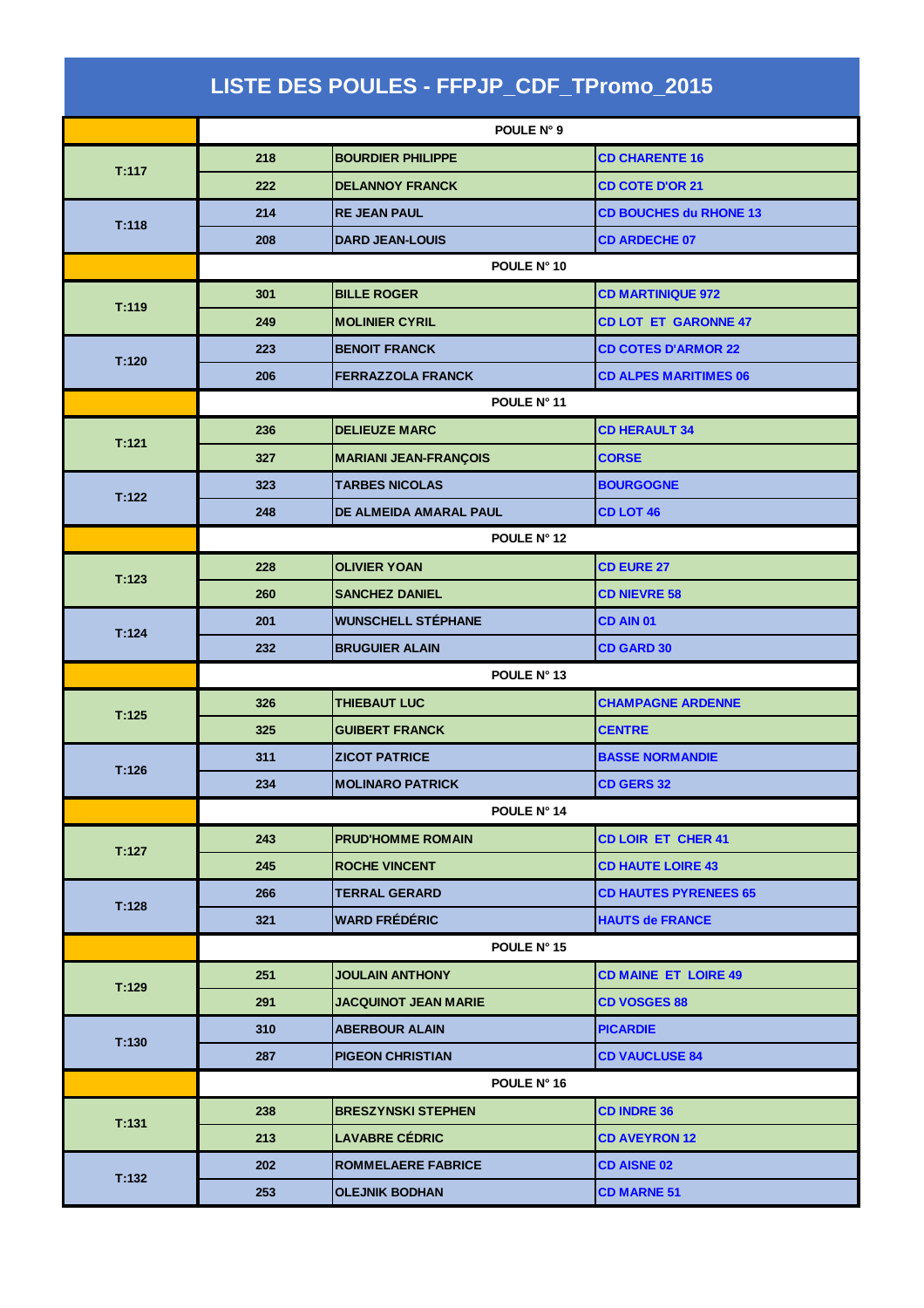| LISTE DES POULES - FFPJP_CDF_TPromo_2015 |             |                                |                                   |  |  |
|------------------------------------------|-------------|--------------------------------|-----------------------------------|--|--|
|                                          | POULE N° 17 |                                |                                   |  |  |
|                                          | 305         | <b>MARTIN JEAN RÉMI</b>        | <b>LANGUEDOC ROUSSILLON</b>       |  |  |
| T:133                                    | 276         | <b>MARTINS DAVID</b>           | <b>CD COMITE DE PARIS 75</b>      |  |  |
|                                          | 290         | <b>FERREIRA BERNARD</b>        | <b>CD HAUTE VIENNE 87</b>         |  |  |
| T:134                                    | 308         | <b>BURCK PHILIPPE</b>          | <b>LORRAINE</b>                   |  |  |
|                                          | POULE N° 18 |                                |                                   |  |  |
| T:135                                    | 280         | <b>CHARPENTRON JEAN-MICHEL</b> | <b>CD DEUX SEVRES 79</b>          |  |  |
|                                          | 229         | <b>BLONDEAU JOEL</b>           | <b>CD EURE ET LOIR 28</b>         |  |  |
|                                          | 205         | <b>GIGMES MARC</b>             | <b>CD HAUTES ALPES 05</b>         |  |  |
| T:136                                    | 209         | <b>HASSANI AURELIEN</b>        | <b>CD ARDENNES 08</b>             |  |  |
|                                          |             | POULE N° 19                    |                                   |  |  |
|                                          | 259         | <b>MARGRAFF ROGER</b>          | <b>CD MOSELLE 57</b>              |  |  |
| T:137                                    | 267         | <b>NAVEZ VINCENT</b>           | <b>CD PYRENEES ORIENTALES 66</b>  |  |  |
|                                          | 281         | <b>BENEDETTO ROCCO</b>         | <b>CD SOMME 80</b>                |  |  |
| T:138                                    | 215         | <b>CASTAGNETTA PATRICK</b>     | <b>CD BOUCHES du RHONE 13</b>     |  |  |
|                                          | POULE N° 20 |                                |                                   |  |  |
|                                          | 289         | <b>SAPIN DANIEL</b>            | <b>CD VIENNE 86</b>               |  |  |
| T:139                                    | 257         | <b>COSSU STÉPHANE</b>          | <b>CD MEUSE 55</b>                |  |  |
|                                          | 296         | <b>PELLEGRINI LUC</b>          | <b>CD SEINE ST DENIS 93</b>       |  |  |
| T:140                                    | 246         | <b>BIZEUL VINCENT</b>          | <b>CD LOIRE ATLANTIQUE 44</b>     |  |  |
|                                          | POULE N° 21 |                                |                                   |  |  |
|                                          | 284         | <b>LACAZE JULIEN</b>           | <b>CD TARN ET GARONNE 82</b>      |  |  |
| T:141                                    | 250         | <b>VIELZEUF CHRISTIAN</b>      | <b>CD LOZERE 48</b>               |  |  |
|                                          | 219         | <b>VILLEMAINE GEORGIO</b>      | <b>CD CHARENTE MARITIME 17</b>    |  |  |
| T:142                                    | 217         | <b>CALDONAZZO PHILIPPE</b>     | <b>CD CANTAL 15</b>               |  |  |
|                                          |             | POULE N° 22                    |                                   |  |  |
|                                          | 286         | <b>DEBRARD JEAN CLAUDE</b>     | <b>CD VAR 83</b>                  |  |  |
| T:143                                    | 306         | <b>SOTOCA JEAN LOUIS</b>       | <b>LANGUEDOC ROUSSILLON</b>       |  |  |
|                                          | 328         | <b>TESLISKI SERGE</b>          | <b>FRANCHE COMTE</b>              |  |  |
| T:144                                    | 269         | <b>SCHMITT JEAN-PIERRE</b>     | <b>CD HAUT-RHIN 68</b>            |  |  |
|                                          | POULE N° 23 |                                |                                   |  |  |
|                                          | 315         | <b>MENELLE LAURENT</b>         | <b>POITOU CHARENTES</b>           |  |  |
| T:145                                    | 322         | <b>ROBIN STÉPHANE</b>          | <b>AUVERGNE</b>                   |  |  |
|                                          | 317         | <b>ARDISSON ALBERT</b>         | <b>PROVENCE ALPES COTE D'AZUR</b> |  |  |
| T:146                                    | 225         | <b>BICHON DANIEL</b>           | <b>CD DORDOGNE 24</b>             |  |  |
|                                          |             | POULE N° 24                    |                                   |  |  |
| T:147                                    | 302         |                                | <b>FEDERATION POLYNESIENNE</b>    |  |  |
|                                          | 233         | <b>RAZAFIMANANTSOA WILLIAM</b> | <b>CD HTE GARONNE 31</b>          |  |  |
| T:148                                    | 293         | <b>ILLANA JOSEPH</b>           | <b>CD TERRITOIRE BELFORT 90</b>   |  |  |
|                                          | 231         | <b>VELAY GIL</b>               | <b>CD GARD 30</b>                 |  |  |